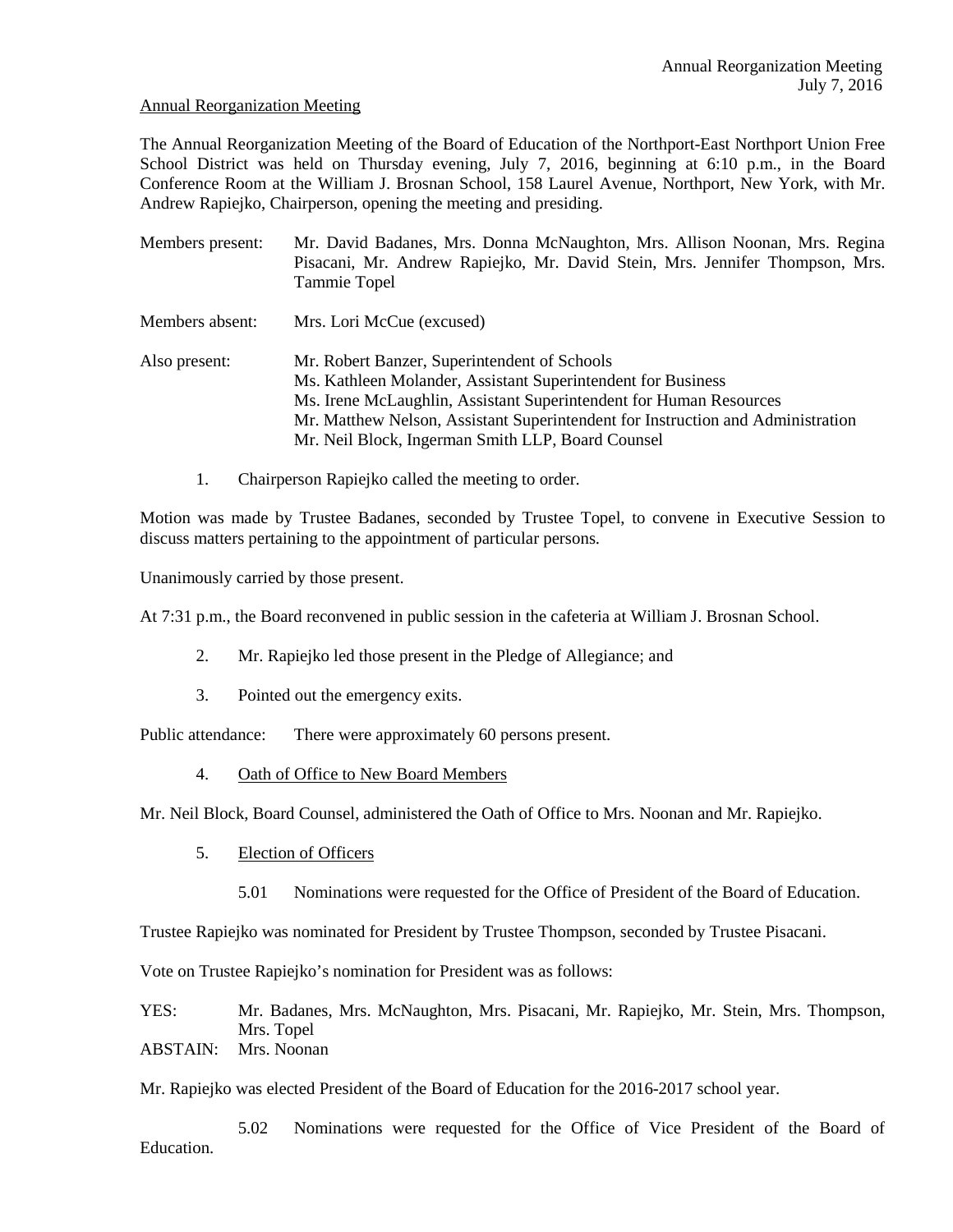Trustee Badanes was nominated for Vice President by Trustee Topel, seconded by Trustee Thompson.

Trustee Stein was nominated for Vice President by Trustee Pisacani, seconded by Trustee Noonan.

Vote on Trustee Badanes' nomination for Vice President was as follows:

YES: Mr. Badanes, Mrs. Thompson, Mrs. Topel NO: Mrs. McNaughton, Mrs. Noonan, Mrs. Pisacani, Mr. Rapiejko, Mr. Stein

Vote on Trustee Stein's nomination for Vice President was as follows:

YES: Mr. Badanes, Mrs. McNaughton, Mrs. Noonan, Mrs. Pisacani, Mr. Rapiejko, Mr. Stein, Mrs. Thompson ABSTAIN: Mrs. Topel

Mr. Stein was elected Vice President of the Board of Education for the 2016-2017 school year.

- 6. Oath of Office to the President and Vice President of the Board
	- 6.01 Board Counsel Block administered the Oath of Office to:
		- 6.01.1 Board President Rapiejko
		- 6.01.2 Board Vice President Stein

Newly elected President Rapiejko thanked the Board for their support and confidence in him for the position.

7. Annual Appointments

Motion was made by Trustee McNaughton, seconded by Trustee Stein, to approve all items under 7.

7.01 Appointments

| Clerk              | 7.01.1 | Beth Nystrom as District Clerk and Maureen Pollock as Acting District   |
|--------------------|--------|-------------------------------------------------------------------------|
| District Treasurer |        | 7.01.2 Dawn Monsell as District Treasurer and Denise Lovaglio as Deputy |

District Treasurer

7.01.3 Ingerman Smith, LLP as Board Attorney and Negotiating Attorney

7.01.4 Christine Helbock as Claims Auditor

 7.01.5 Susan Shutowich as Purchasing Agent, and Kathleen Molander, Assistant Superintendent for Business, authorized to act as Purchasing Agent in her absence

7.01.6 Hearing Officers:

Appointing Lawrence Spirn and Jennifer Spirn as Hearing Officers to conduct hearings pursuant to Section 504 of the Rehabilitation Act of 1973 and Section 3214 of the Education Law of the State of New York

7.01.7 Compliance Officers: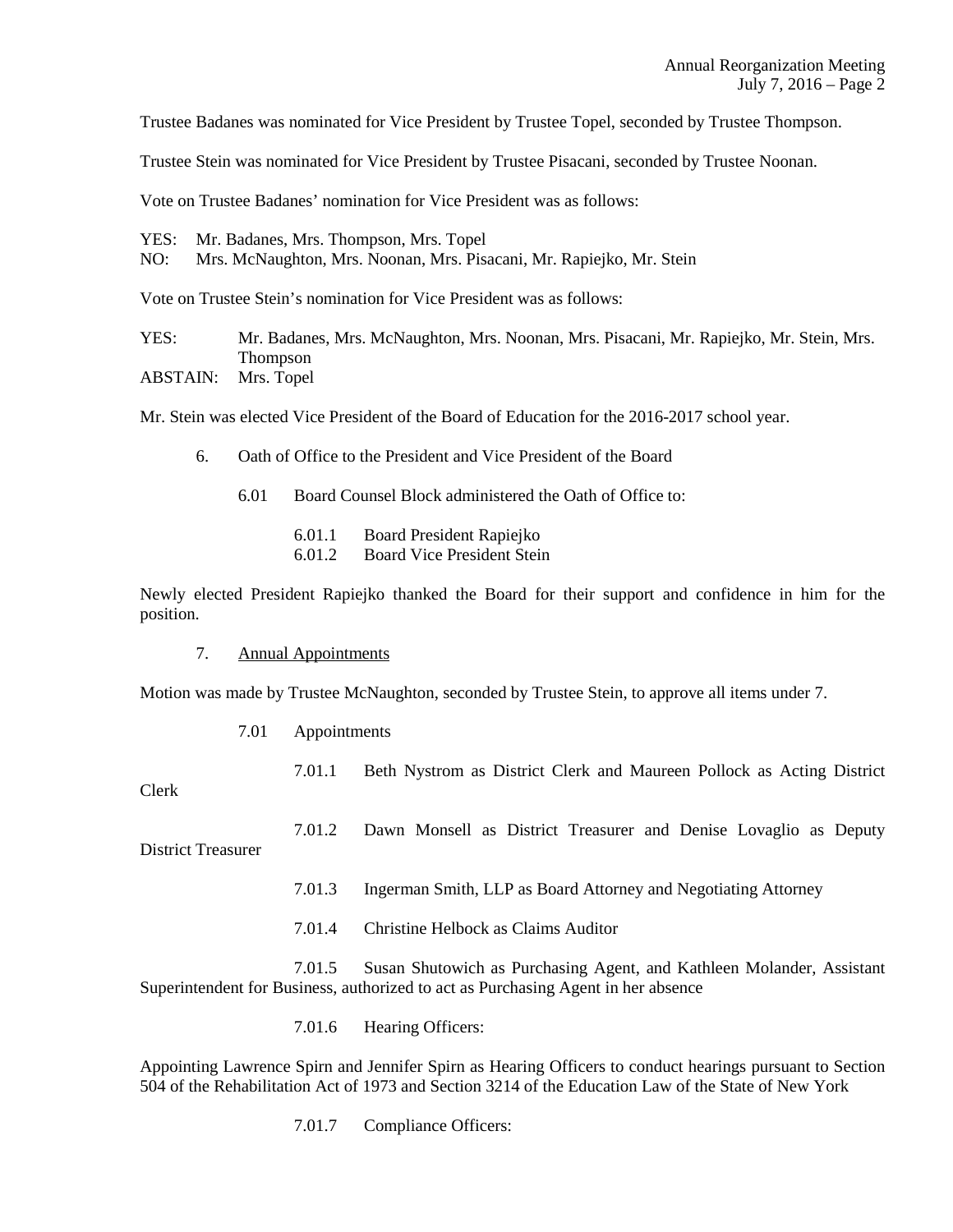Appointing Ms. Christina Pulaski as Section 504 Compliance Officer and Medicaid Compliance Officer

Appointing Ms. Cynthia Fitzgerald as Title IX Compliance Officer

7.01.8 Appointing the following firms as Brokers of Record:

- Hartt Insurance Agency, Inc., 45 Main Street, P.O. Box 449, Northport, NY 11768
- New York Schools Insurance Reciprocal, 333 Earle Ovington Blvd., Uniondale, NY 11553
- GCG Risk Management, Inc., 100 Church Street, Suite 810, New York, NY 10007
- Pupil Benefits Plan, Inc., 101 Dutch Meadows Lane, Glenville, NY 12302
- Digital Insurance in partnership with AON Consulting, 300 Jericho Quad., Suite 300, Jericho, NY 11753
- RSK Limited Liability Co./Emerson, Reid and Co., 174 Park Avenue, Hicksville, NY 11801

7.01.9 Appointing Bonding Counsel and Financial Advisory Services:

- Hawkins Delafield & Wood, LLP, One Chase Manhattan Plaza, New York, NY 10005 as Bonding Counsel
- Munistat Services, Inc., 12 Roosevelt Avenue, Pt. Jefferson Station, NY 11776 for Financial Advisory Services

 7.01.10 Appointing the firm of R.S. Abrams & Co., LLP as Internal Auditor for the 2016-2017 fiscal year with an option to renew for the 2017-2018 fiscal year.

 Vote on Trustee McNaughton's motion to approve all items under 7. was unanimously carried by those present.

8. Oath of Office to Superintendent of Schools and District Clerk

Mr. Neil Block, Board Counsel, administered the Oath of Office to:

- 8.01 Mr. Robert Banzer, Superintendent of Schools
- 8.02 Ms. Beth Nystrom, District Clerk

Motion was made by Trustee Badanes, seconded by Trustee McNaughton, to approve items 9 through 39 with the exception of severed items 31 and 32.

- 9. Designation of Signatories for All School Warrants
	- 9.01 Designating the Claims Auditor as the signatory for all school warrants
- 10. Designation of Depositories for All District Funds

 10.01 Depositories of the Northport-East Northport Union Free School District, Town of Huntington, Suffolk County, New York were designated as follows, maximum amount to be \$65,000,000:

| 10.01.1 | JP Morgan Chase                 |
|---------|---------------------------------|
| 10.01.2 | 1 <sup>st</sup> National Bank   |
| 10.01.3 | Capital One Bank                |
| 10.01.4 | TD Bank                         |
| 10.01.5 | <b>Flushing Commercial Bank</b> |
|         |                                 |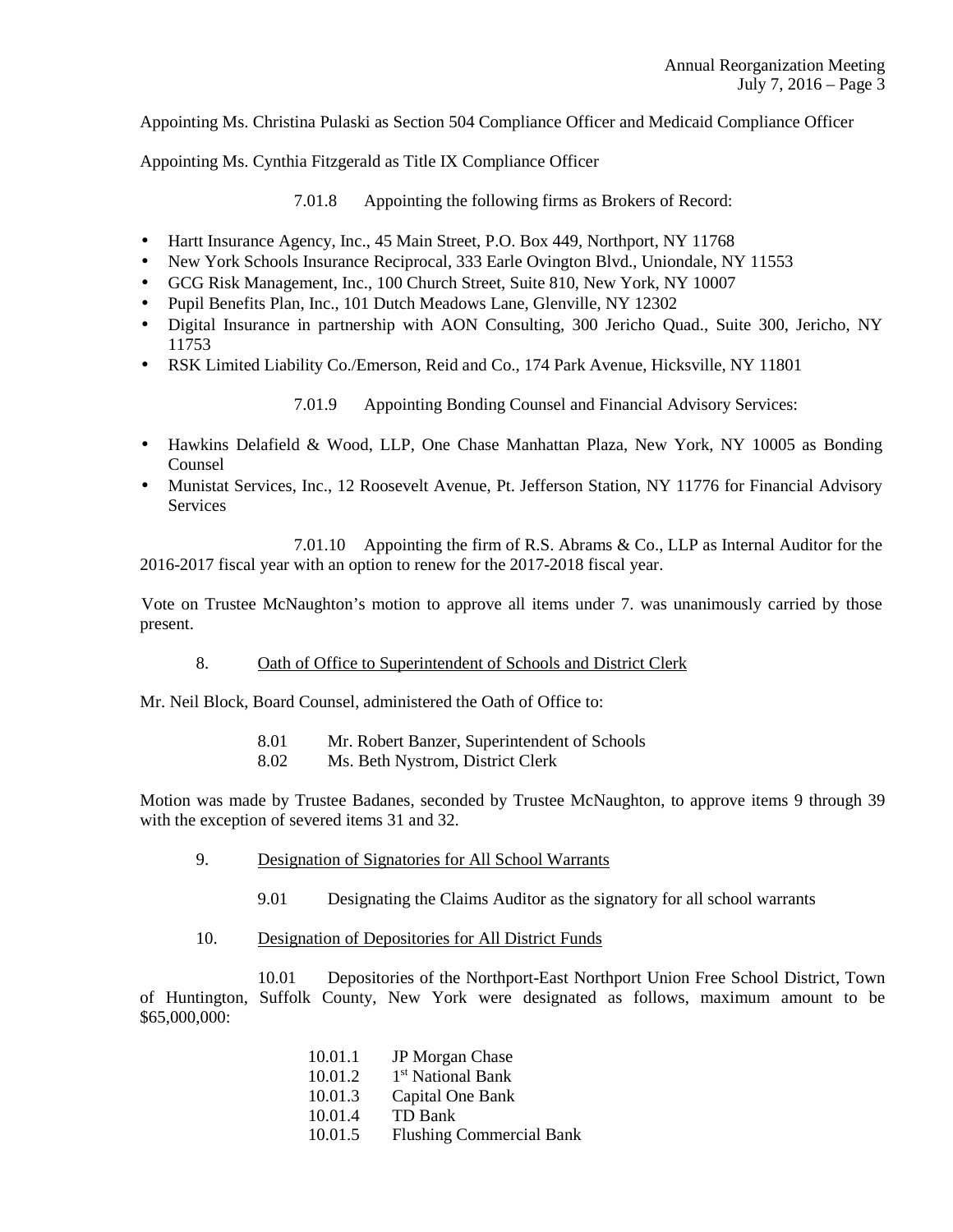### 10.01.6 Valley National Bank

#### 11. Designation of District Newspaper for Legal Advertising

 11.01 Designating The Observer and The Times of Northport as the Official Newspapers for District publications and legal notices for the 2016-2017 school year

### 12. Time and Place of Board Meetings

 12.01 The Board adopted the 2016-2017 Calendar of Board Meetings at its May 5, 2016 Board Meeting.

### 13. Authorization to Publish the Annual Financial Report

 13.01 Authorizing publication of the Annual Financial Report for the 2015-2016 school year in the official newspaper

### 14. Bond for District Treasurer and Deputy District Treasurer

 14.01 Authorizing Public Employee Dishonesty Insurance in the amount of \$5,000,000 per-loss to include positions of District Treasurer and Deputy District Treasurer for the period July 1, 2016 to June 30, 2017

### 15. Authorization to Reimburse Expenses

 15.01 Authorizing the Superintendent to approve expenses for staff attendance at conferences, and also for all authorized automobile travel within the District and outside of the District

## 16. Authorization to Certify Payrolls

 16.01 Authorizing the Chief School Officer or his designee to certify payrolls each month (Ed. Law 1720, Sec. 2523; Commissioner's Regulation 170.2)

16.02 Approving the following resolution:

 "WHEREAS New York State Labor Law, Section 220, requires that contractors engaged by a school district for construction work are required to pay prevailing wages to their workers, and;

 WHEREAS, all contractors and subcontractors referenced above are required to submit certified payroll records to the school district in connection with their obligation to pay prevailing wage;

 NOW, THEREFORE, BE IT RESOLVED that Anthony Resca, Superintendent of Buildings and Grounds, is hereby designated to be the individual responsible for the receipt, collection and review for facial validity of certified payroll records."

## 17. Authorization to Make Transfers

 17.01 Authorizing the Superintendent of Schools or his designee, in accordance with the regulations of the Commissioner of Education, to make budget transfers between salary codes up to \$25,000, with all transfers in excess of \$25,000 requiring Board of Education approval and, transfers between all other codes up to \$10,000, with all transfers in excess of \$10,000 requiring Board of Education approval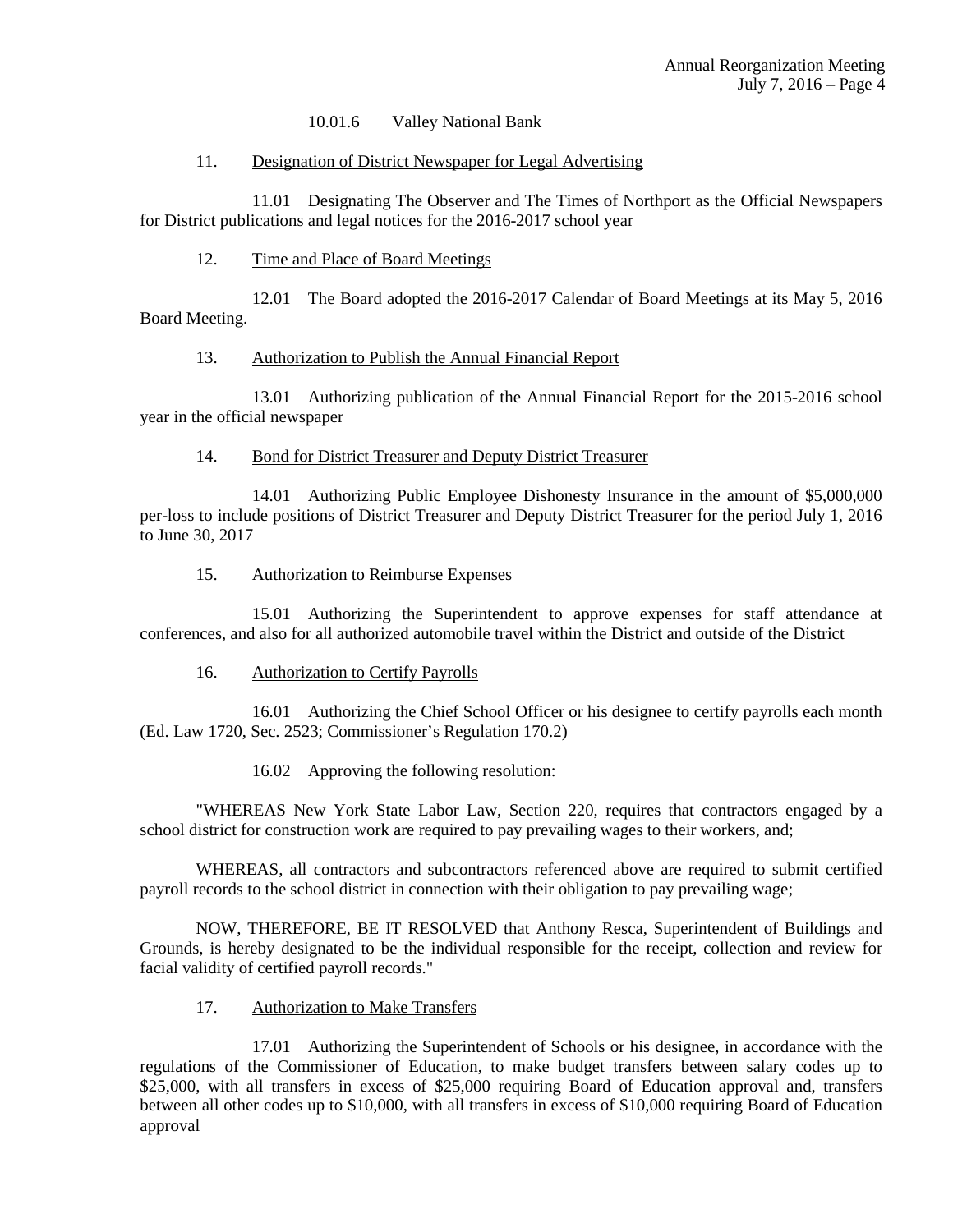# 18. Adoption of List of Religious Holidays

18.01 Adopting the attached list of religious holidays for State Aid computation purposes

# 19. Authorization to Establish Petty Cash Funds

 19.01 Approving Petty Cash Funds in the amount of \$100 each with the following persons designated to administer these funds for the 2016-2017 school year:

- Ms. Lori Beekman, Principal, Bellerose Avenue School
- Mr. Thomas Harrison, Principal, Fifth Avenue School
- Ms. Patricia Essenfeld, Principal, Dickinson Avenue School
- Mr. Michael Genovese, Principal, Norwood Avenue School
- Ms. Sabina Larkin, Principal, Ocean Avenue School
- Mr. Jeffrey Haubrich, Principal, Pulaski Road School
- Mr. Pasquale DeStefano, Principal, East Northport Middle School
- Mr. Timothy Hoss, Principal, Northport Middle School
- Ms. Irene McLaughlin, Principal, Northport High School
- Ms. Beth Nystrom, District Clerk, Board of Education

## 20. Signatories for Federal Projects

 20.01 Appointing for the 2016-2017 school year, Mr. Robert Banzer, Superintendent of Schools, as the authorized representative and official of Northport-East Northport Union Free School District, to submit applications and make claims for Federal Funds under all applicable Federal laws as may be required, with the Assistant Superintendent of Instruction and Administration as alternate.

21. Designation of Signatory for Tax Anticipation Notes

 21.01 Designating the Board President as the signator for the single manual signature required on Tax Anticipation Notes or, as designated by the President, the Vice President or the District Clerk

# 22. Appointment of School Physicians

 22.01 Appointing North Suffolk Medical Associates as the School Physician for 2016- 2017 and authorizing the Board President to execute a contract to this effect

- 23. Attendance Officer
	- 23.01 Appointing Ms. Judy Proscia as the District's Attendance Officer

# 24. Athletic Trainer

24.01 Appointing Mr. Shawn Scattergood as the District's Athletic Trainer

## 25. Records Access Officer

25.01 Appointing Ms. Beth Nystrom as the Records Access Officer

26. Records Management Officer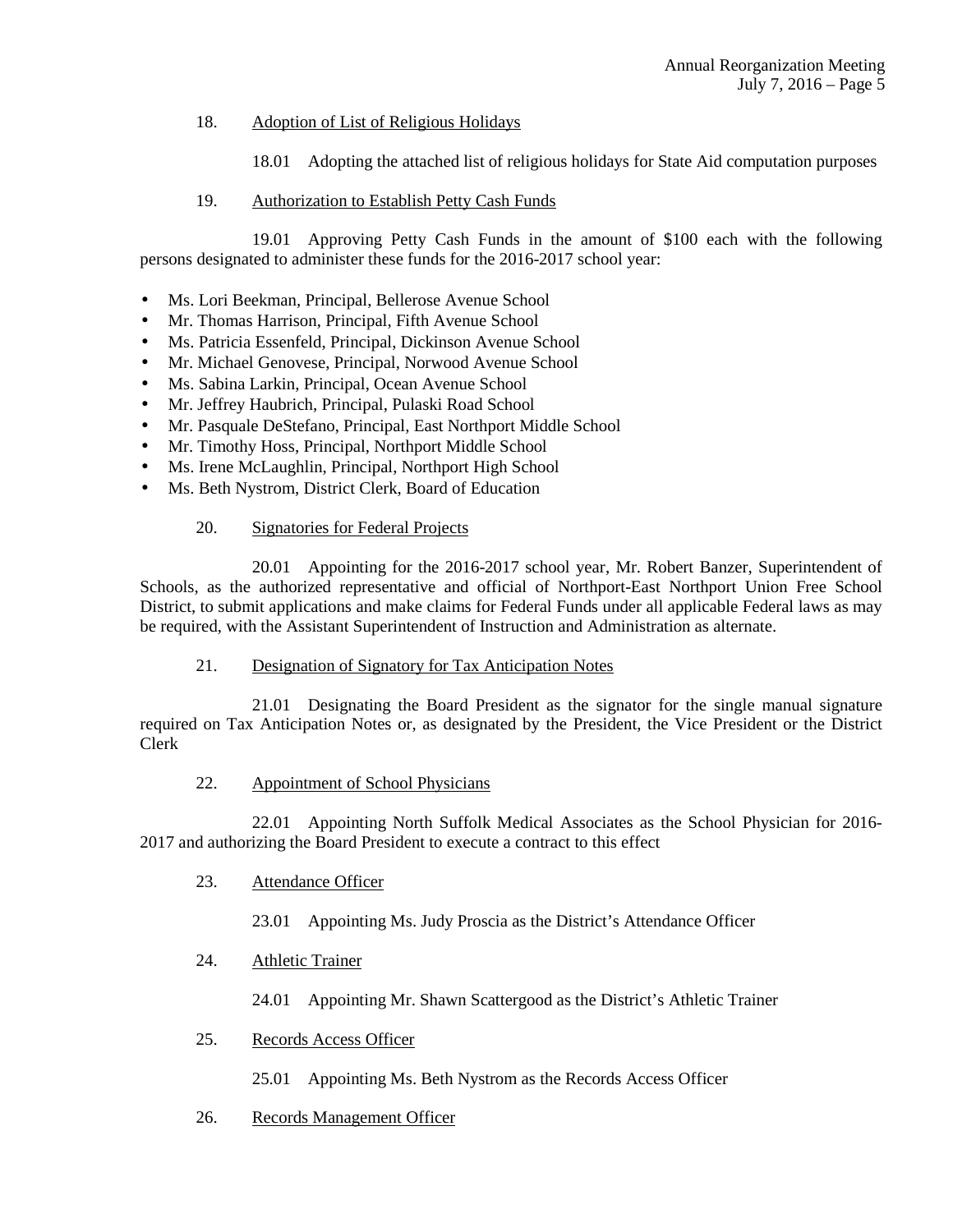- 26.01 Appointing Mr. Bernard Krueger as the Records Management Officer
- 27. Asbestos Designee
	- 27.01 Appointing Mr. Anthony Resca as the Asbestos Designee
- 28. Census Enumerator
	- 28.01 Appointing Ms. Judy Proscia as the Census Enumerator
- 29. Residency of Students Designees

 29.01 Appointing the Superintendent and the Director of Student Support Services as the Board's official designees for determining residency of students

30. Board of Registry

 30.01 Appointing the following qualified voters of the District to the Board of Registry for the 2016-2017 school year: Robert Neufeld, Rebecca Byrne, James Mahoney, Maureen O'Brien, Susan Lee, Dorothy Walsh

30.02 Appointing the following staff members to serve as Registrars when school is in

session:

- Northport High School Claire Roby, Nancy Zbytniewski
- East Northport Middle School Yvonne Cronin, Gloria Thompson
- Northport Middle School Georgina Mangione, Susanne Lafleur
- Bellerose Avenue Elementary School Kathie Scherer
- Dickinson Avenue Elementary School Jane Corcione, Karin Saig
- Fifth Avenue Elementary School Debra Jones, Linda Pitti
- Norwood Avenue Elementary School Kathy Kiley, Linda Garuccio
- Ocean Avenue Elementary School Christine Rozmus
- Pulaski Road Elementary School Janet Filippone, Patricia Gardner
	- 31. Severed
	- 32. Severed
	- 33. School Related Transportation

 33.01 Authorizing the Superintendent of Schools to transport in his personal vehicle persons involved in the course of the conduct of school business, e.g., students, staff, Board members, and community members

34. Mileage Reimbursement

34.01 Setting the prevailing IRS standard mileage rate as the mileage reimbursement rate

- 35. District Cell Phones
	- 35.01 For Information: List of all district cell phones assigned to staff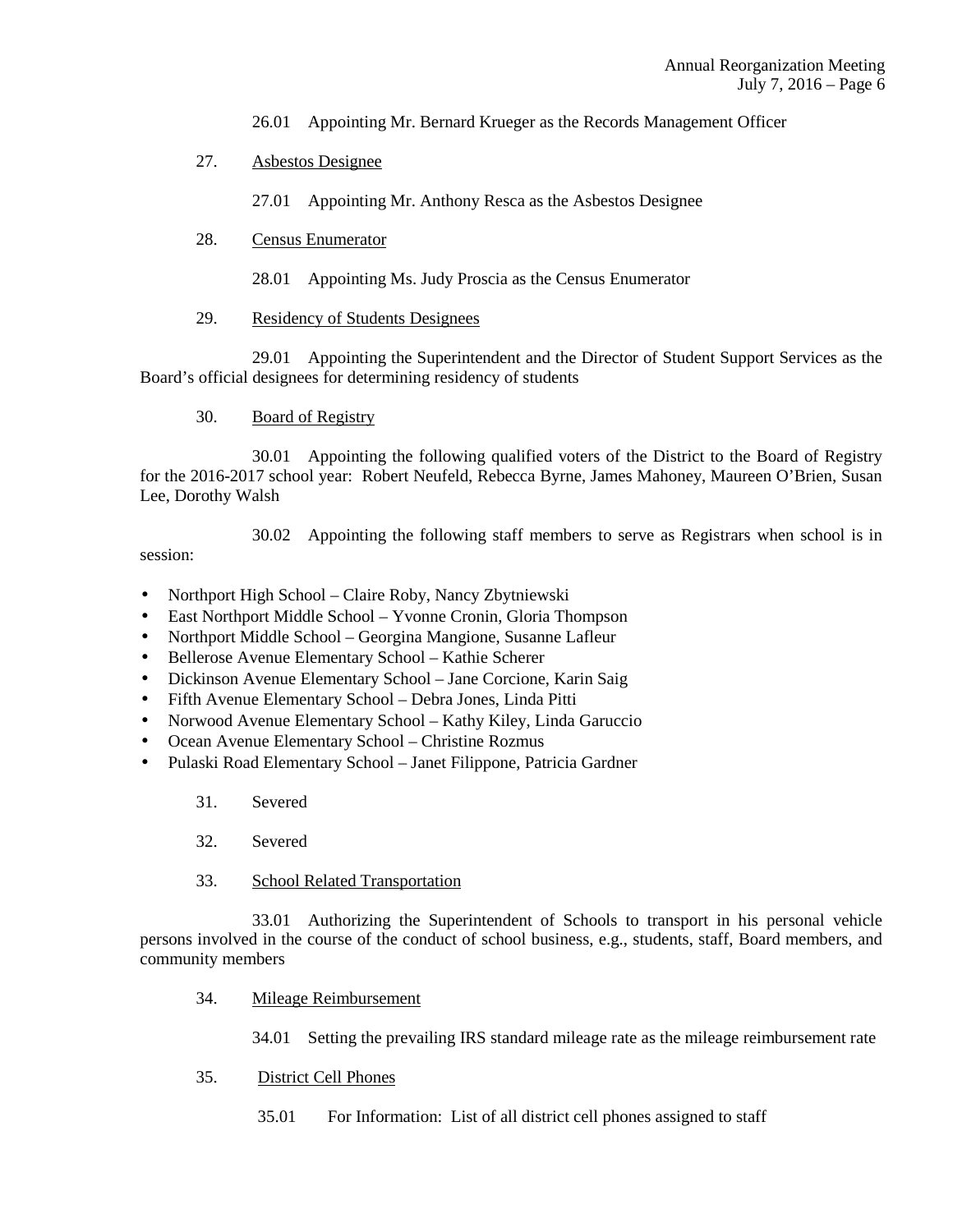#### 36. Designation of Credit Card Processor

 36.01 Designating Bank of America as the credit card processor for the Northport-East Northport Union Free School District

# 37. Section 18 of the Public Officers Law of the State of New York Supplemental Defense and Indemnification Provisions

37.01 Approving the following resolution:

"WHEREAS, Section 18 of the Public Officers Law of the State of New York authorizes municipal corporations, including boards of education, to adopt supplemental defense and indemnification provisions to those contained in the Education Law; and

WHEREAS, the statue authorizes boards of education to defend, indemnify and save harmless, members of boards of education and officers, agents and employees of boards of education; authorized parent volunteers; members of school-based planning and shared decision making committees; and members of the school district's audit committee, in connection with any claims, awards or judgments obtained against such board members, officers, agents or employees; authorized parent volunteers; members of school-based planning and shared decision making committees; and members of the district's audit committee in any State or Federal Court, in the amount of any judgment, award or settlement of any such claim, provided the act or omission from which such judgment, award or claim arose occurred while the board member, officer, agent or employee or authorized parent volunteer; member of a school-based planning and shared decision making committee; or member of the district's audit committee was acting within the scope of his or her office or employment or authorized volunteer duties;

BE IT RESOLVED, that the Board of Education of the Northport-East Northport Union Free School District hereby adopts the supplemental defense and indemnification provisions contained in Section 18 of the Public Officers Law for its Board members, officers, agents and employees; authorized parent volunteers; members of school-based planning and shared decision making committees; and members of the school district's audit committee. This coverage shall supplement and shall be in addition to the coverage available to such individuals under other enactments, including but not limited to the Education Law of the State of New York; and

BE IT FURTHER RESOLVED, that supplemental hereto and an additional perquisite to the public office and employment, the Board hereby further extends the right to be defended and indemnified as provided in Public Officers Law § 18 to board members, school officers, agents and employees who are requested or are called to testify as a witness or to answer questions concerning their acts or omissions within the scope of their office, agency or employment before a grand jury, the Office of the District Attorney or other law enforcement official. Nothing herein contained shall be construed to authorize or require defense or indemnification to a board member, school officer, agent or employee who has been identified as a defendant in a pending criminal prosecution or where such individual, or the school district, has reason to believe that such individual is a target in a criminal investigation or prosecution by the Office of the District Attorney or other law enforcement entity"

- 38. General Municipal Law Section 53 Agent of Service of a Notice of Claim
	- 38.01 Approving the following resolution:

WHEREAS, the New York State Senate has passed, and the New York State Governor has signed into effect, the Uniform Notice of Claim Act (hereinafter the "Act"); and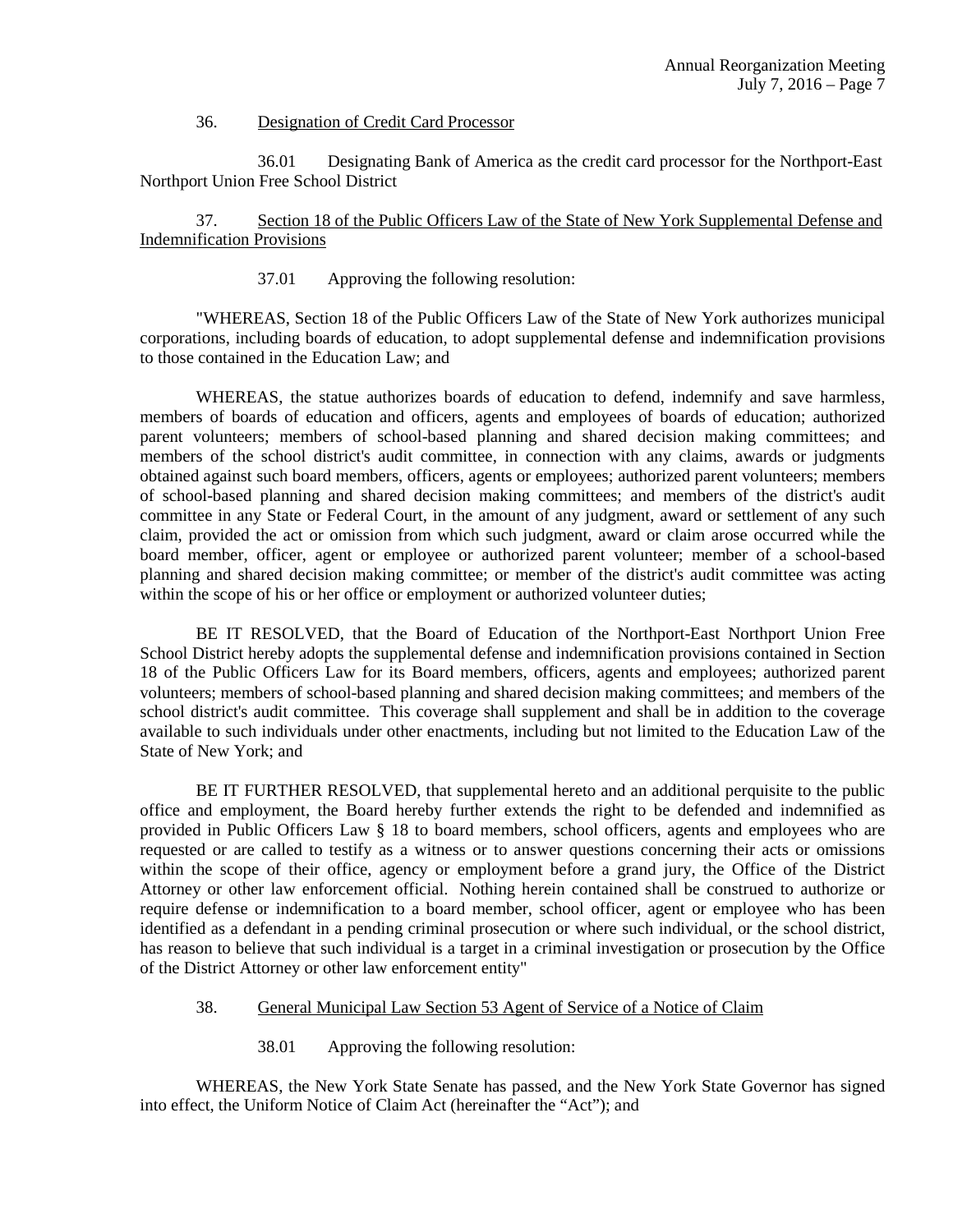WHEREAS, Section 6 of the Act amends the General Municipal Law by adding a new Section 53, effective June 15, 2013; and

WHEREAS, New York General Municipal Law Section 53(2) requires that all public corporations, who are entitled to service of a Notice of Claim as a condition precedent to commencement of an action or proceeding shall file a Certificate with the Secretary of State designating the Secretary of State as agent for service of a Notice of Claim;

NOW, THEREFORE, BE IT RESOLVED, that the Board of Education hereby directs and empowers the District Clerk to submit to the New York State Secretary of State a Certificate pursuant to General Municipal Law Section 53, designating the Secretary of State as agent for service of a Notice of Claim as described above; and

BE IT FURTHER RESOLVED, that the Board of Education hereby designates the District Clerk as the indivdual to whom the Secretary of State will forward any notices of claim; and

BE IT FURTHER RESOLVED, that the Board of Education hereby authorizes the District Clerk to take any and all other actions required to carry out the provisions of this Resolution."

# 39. Dignity for All Students Act Coordinators

 39.01 Appointing the following staff members to serve as Dignity for All Students Act Coordinators for the 2016-2017 school year:

Northport High School – Daniel Danbusky, Terrence Hinson, Shannon Dantuono, Denise Keenan, Daniel McKeon, Daniel Danbusky, Katherine Teubner, Sean Boylan

Northport Middle School – Timothy Hoss, Chelsea Brown, Tracey Nachamie, Stacey Chertock, Elyse Pellicano, Darcy Pattison

East Northport Middle School – Pasquale DeStefano, TBD (Assistant PrincipaL), Regina Thomas, Kathleen Rowe, Mary Kleczka

Bellerose Avenue School – Lori Beekman, Alan Tener, Lisa Quartararo

Dickinson Avenue School – Patricia Essenfeld, Caitlin Bisulca, Christine Moser

Fifth Avenue School – Thomas Harrison, Beth Theofield, Melanie Fisher

Norwood Avenue School – Michael Genovese, Nicole Barbier-Adil, Noreen Digiose

Ocean Avenue School – Sabina Larkin, Theresa Pellegrino, Cori Scheidt

Pulaski Road School – Jeffrey Haubrich, James Durand, TBD (School Psychologist)

Vote on Trustee McNaughton's motion to approve items 9 through 39, with the exception of severed items 31 and 32 was unanimously carried by those present.

Motion was made by Trustee McNaughton, seconded by Trustee Pisacani, to approve items 31 and 32.

- 31. Audit Committee
	- 31.01 Appointing Mr. David Albrecht, Ms. Danielle Buell, and Mr. Spencer Simon to the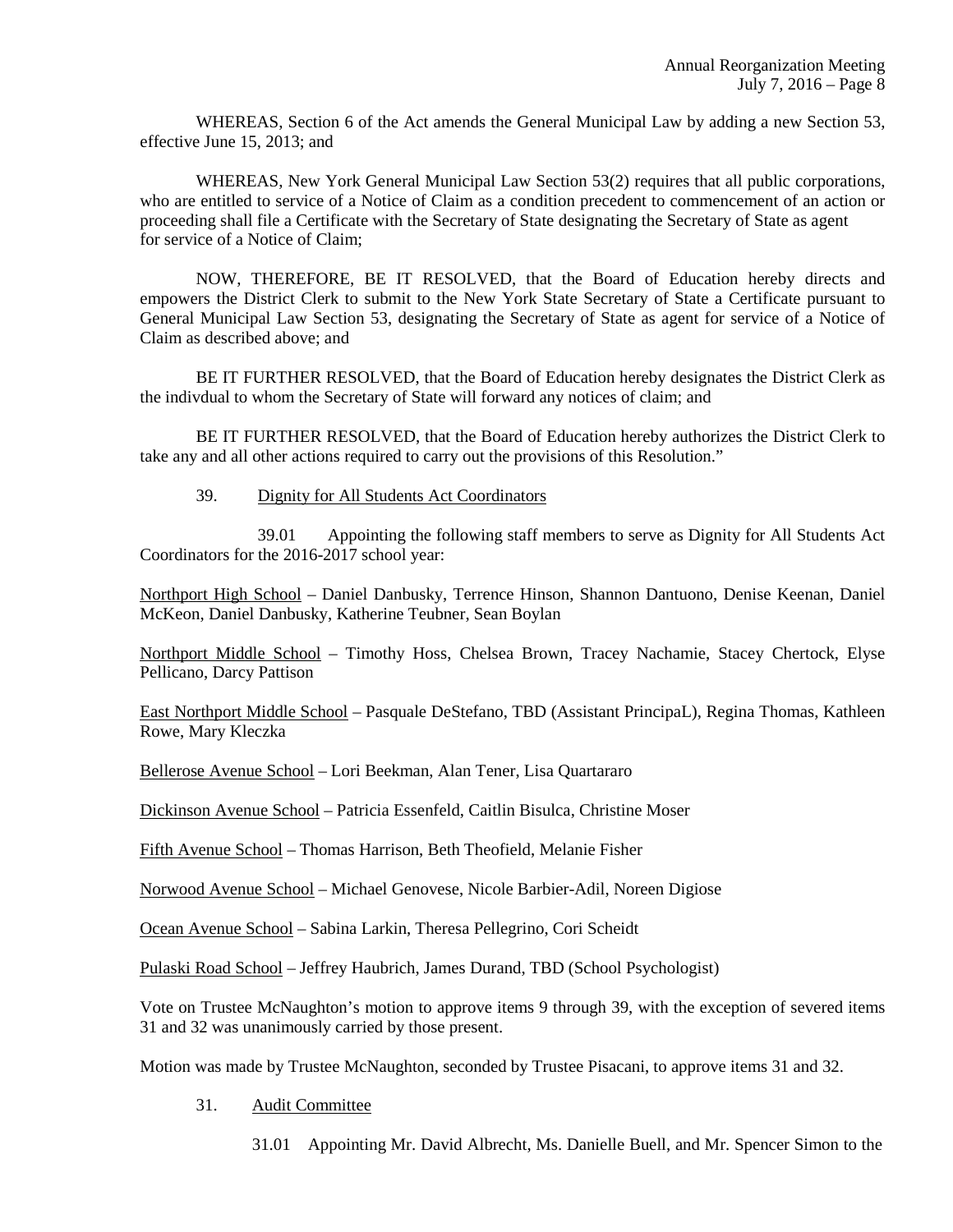Audit Committee for a two year term beginning July 1, 2016

Mr. Neil Block, Board Counsel, administered the oath of office to Mr. Albrecht, Ms. Buell and Mr. Simon.

# 32. Committee on Special Education

 32.01 Appointing the following staff members as designees of the Northport-East Northport School District when initiating referrals to the Committee on Special Education during the 2016- 2017 school year:

- Christina M. Pulaski, Director of Special Education
- Allyson Giaimo, District Chairperson for Special Education
- Karrie Kruger, District Chairperson for Special Education
- Michael Comiskey, School Psychologist
- Vanessa Costanzo, School Psychologist
- Noreen Digiose, School Psychologist
- Elizabeth Dragone, School Psychologist
- Melanie Fisher, School Psychologist
- Erin Girardin, School Psychologist
- Kristen Karkota, School Psychologist
- Mary Christine Moser, School Psychologist
- Lisa Quartararo, School Psychologist
- Corinne Scheidt, School Psychologist

 32.02 Appointing the following staff members to serve as chairpersons for the Committee on Special Education (CSE), Sub-Committee on Special Education (SCSE), and 504 Committee meetings during the 2016-2017 school year:

 Michael Comiskey, Vanessa Costanzo, Noreen Digiose, Elizabeth Dragone, Melanie Fisher, Allyson Giaimo, Erin Girardin, Kristen Karkota, Karrie Kruger, Mary Christine Moser, Christina Pulaski, Lisa Quartararo, Corinne Scheidt

 32.03 Appointing the following staff members to serve as chairpersons for the Committee on Preschool Special Education (CPSE) during the 2016-2017 school year:

Christina M. Pulaski, Allyson Giaimo, Karrie Kruger, Corinne Scheidt

Vote on Trustee McNaughton's motion to approve items 31 and 32 was as follows:

YES: Mrs. McNaughton, Mrs. Noonan, Mrs. Pisacani, Mr. Rapiejko, Mr. Stein, Mrs. Thompson, Mrs. Topel

ABSTAIN: Mr. Badanes

Motion passed.

39. Adjournment